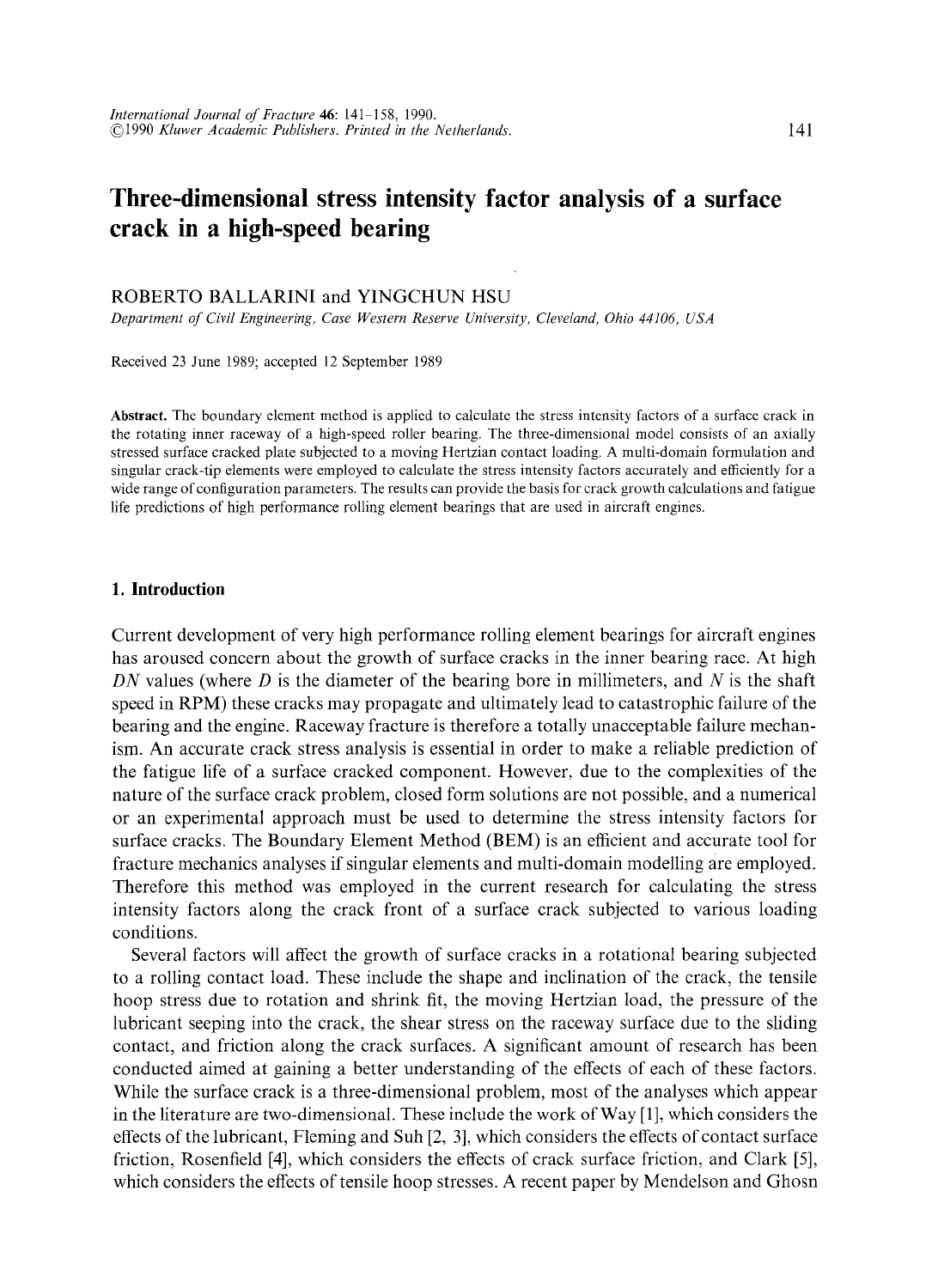[6] presents the results of a thorough BEM analysis of a crack propagating through a high speed bearing. The two-dimensional analysis employs a modified Forman-type crack propagation law to predict the fatigue life of a typical bearing subjected to tensile hoop stress superimposed on a cyclic Hertzian contact loading. They compared their results with experimentally observed fatigue lives and found their predictions to be conservative by a factor of 12. However, they demonstrated that the crack driving force in such problems is the alternating mixed-mode loading which occurs with each passage of the roller. Based on these results, the present research was aimed at quantifying the three-dimensional effects. The mechanical model proposed in this paper neglects some of the factors mentioned previously. It is assumed that lubrication renders surface sliding friction negligible. The pressure on the crack surfaces which may arise from the lubricant seeping into the crack is ignored since the Hertzian load moves past the crack very quickly and thus the viscosity, compressibility and inertia of the oil will prevent significant pressurization [7]. Moreover, since the radius of the Hertzian contact area is smaller than the assumed initial surface length of the crack, oil is allowed to squeeze out of the crack. The friction between the crack surfaces is neglected, since it tends to increase the resistance to crack growth. Including this friction in the model is straightforward, but was not done in the present research in order to save computer time. Thus the only factors assumed to be important to the present model are the mechanical loads which arise from the Hertzian contact, rotation, and shrink fit.

#### **2. Formulation**

### *2.1. Numerical solution of the boundary integral equations*

Because of space limitations, a detailed description of the numerical techniques and algorithms that were employed to solve the discretized form of the integral equations cannot be presented here. However, a brief description of some of the techniques which lead to accurate and efficient modelling of crack problems is warranted.

The BEM relies on the singular solution of the Navier equations due to a point load and Betti's reciprocal theorem. The integral equations have the form

$$
C_{ij}(P)u_j + \int_{\Gamma} T_{ij}(P,Q)u_j(Q) d\Gamma(Q) = \int_{\Gamma} U_{ij}(P,Q)t_j(Q) d\Gamma(Q), \qquad (1)
$$

where  $u_i$  and  $t_i$  are the displacement and traction vectors respectively, P is the source point indicating the location at which the force acts,  $Q$  is the field point denoting the actual boundary point, and  $r$  is the distance between them. The integrals are Cauchy principal value integrals and  $C_{ii}(P)$  is a field of constants which depends on the smoothness of the boundary at P. The procedures for obtaining a numerical solution to  $(1)$  starts out with a discretization of the boundary  $\Gamma$  into isoparametric surface elements. Within each element, the unknown functions may be assumed either constant or to vary linearly, quadratically, etc. In the present analysis, quadratic variations were employed. A Gaussian quadrature scheme can then be applied to evalulate the integrals. For the case when point  $P$  is not on the element which is being integrated, the quadrature is straightforward. However, when point  $P$  is one of the nodes of the element under integration, direct application of Gaussian quadrature will lead to inaccurate results because of the  $1/r$  and  $1/r^2$  singularities in the tensors  $U_{ij}$  and  $T_{ij}$ . Special treatment of the singularities must be used to obtain accurate solutions. The method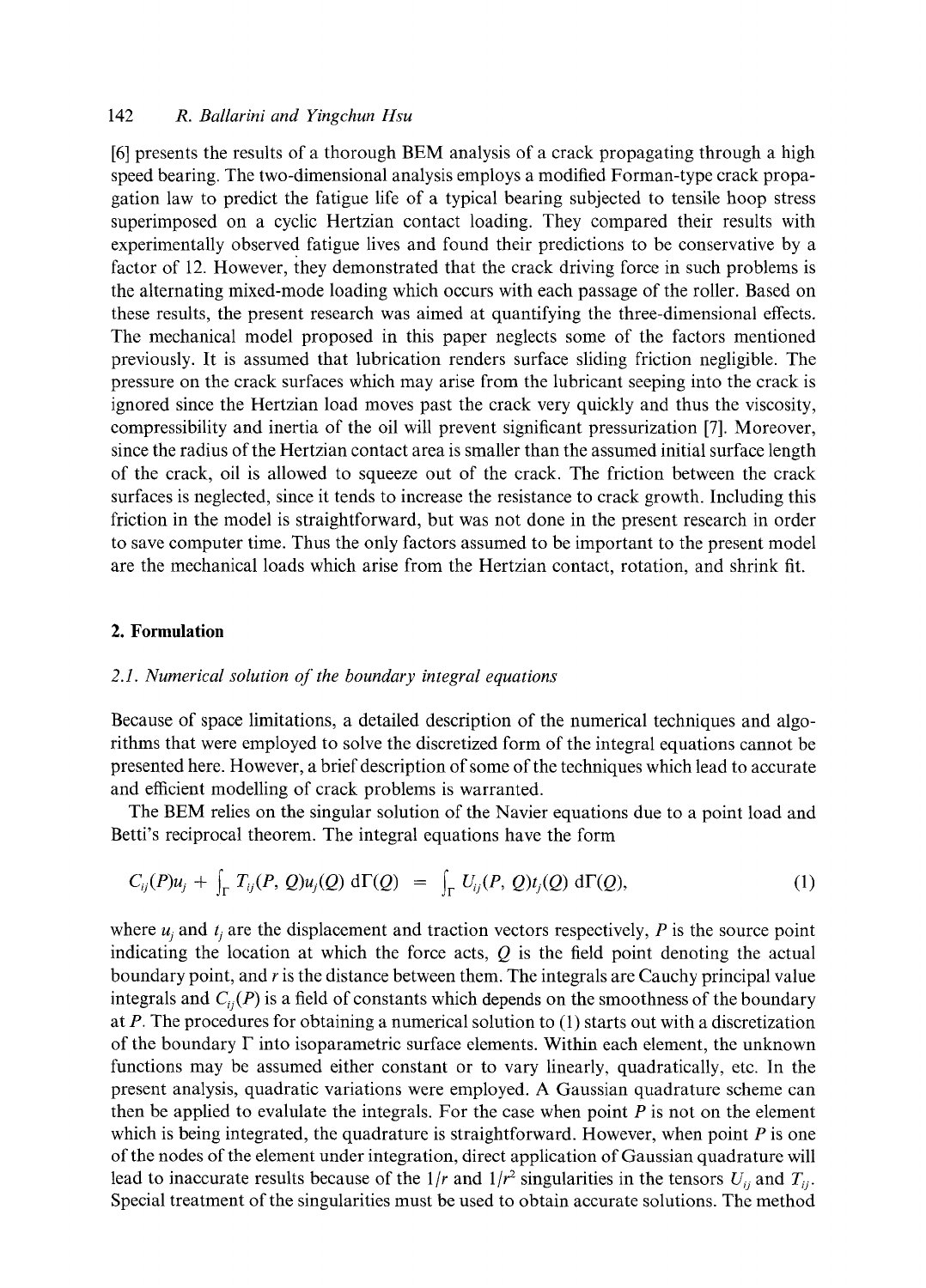employed in the present research follows the work of Rizzo and Shippy [8]. The elements are divided into triangles and the integration is carried out after the coordinates are transformed into a local polar coordinate system. The transformation leads to an "r" term in the numerator which cancels the *"r"* term in the denominator. Gaussian quadrature can then be applied to the polar coordinate system. However the  $1/r^2$  singularity is not eliminated since the extra "r" term can only reduce the singularity to  $1/r$ . To eliminate this remaining singularity, the integral equations and the shape functions are manipulated in such a way that when the point  $P$  is one of the nodes of the element being integrated, the terms containing  $1/r^2$  cancel. The details of the manipulations can be found in [9]. Using these procedures, all the singularities are eliminated and Gaussian quadrature can be used to reduce the integral equation to a system of linear algebraic equations in terms of the (discrete) unknown nodal tractions and displacements along the boundary of the body. Before the system of equations can be solved, the relevant boundary conditions must be imposed. That is, at each point along the boundary either the traction vector or displacement vector is prescribed.

### *2.2. Subregion technique*

In linear elastic fracture mechanics, crack surfaces are modelled as infinitesimally thin cuts. Therefore two material points on the surface of the body are allowed to occupy the same geometrical point. However, the boundary integral equation is a relation where kernel functions include the terms  $1/r$ ,  $1/r^2$ , thus this is not allowed. There are two ways a crack can be modelled using BEM. One can either separate the crack surfaces by a finite distance *a priori,* or partition the boundary into subregions and apply the compatibility and equilibrium conditions. Since the first method leads to inaccurate results, the second method is chosen for the present study. Consider for simplicity the case (Fig. 1) where the body



*Fig. 1.* Partitioning of domain.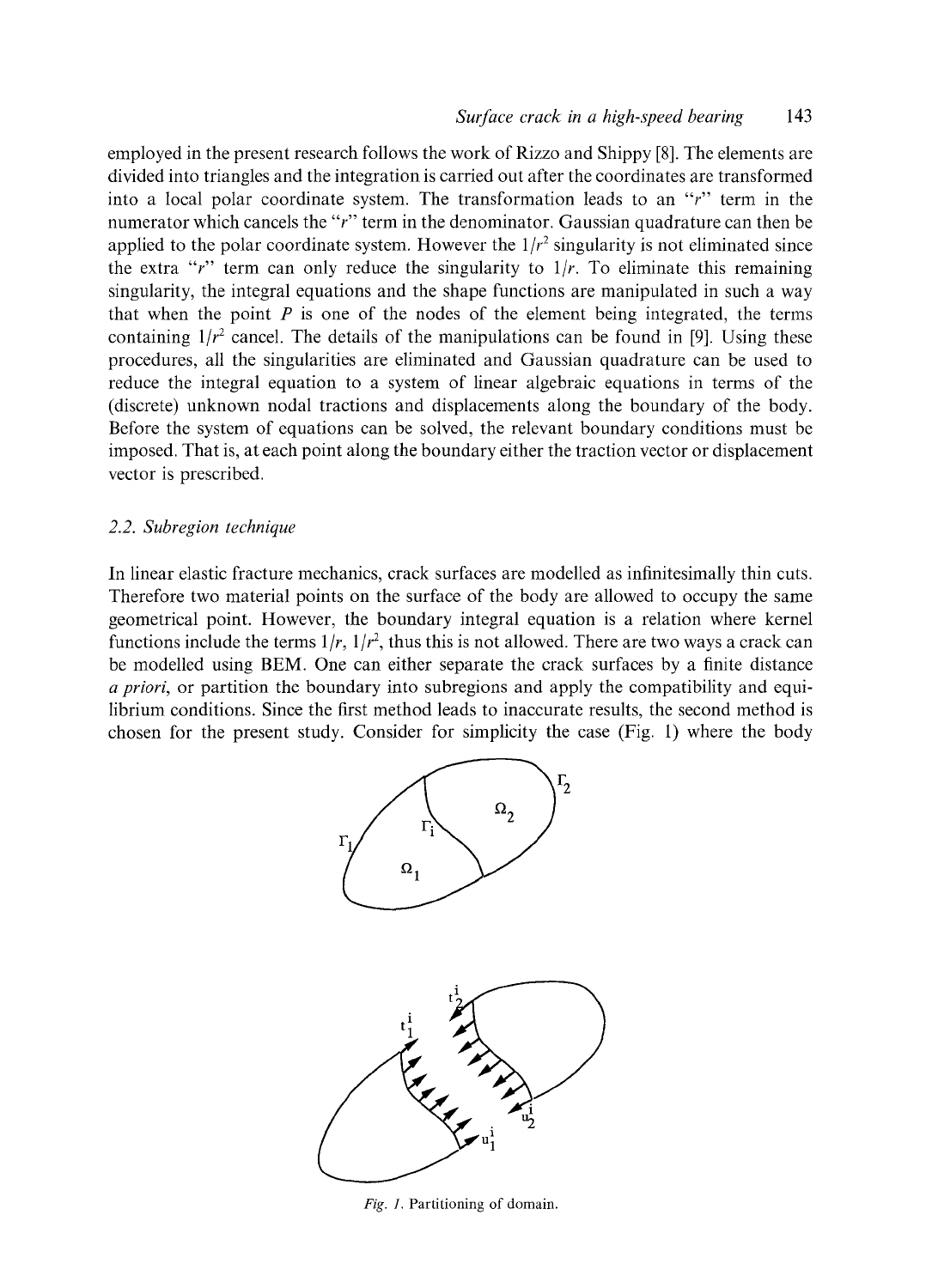occupying domain  $\Omega$  and bounded by surface  $\Gamma = \Gamma_1 \cup \Gamma_2$  is partitioned into domains  $\Omega_1$  and  $\Omega_1$  which are bounded by surfaces  $\Gamma_1 \cup \Gamma_i$  and  $\Gamma_2 \cup \Gamma_i$ , where  $\Gamma_i$  is the interface which joins the two subregions. The multi-domain technique consists of transforming the integral equations to algebraic equations for each subregion, as described in the previous section, and requiring continuity of displacements as well as equilibrium along  $\Gamma_i$ , i.e.

$$
t_i^1 = -t_i^2 = t_i,
$$
  
\n
$$
u_i^1 = u_i^2 = u_i,
$$
\n(2)

where  $t_i$  and  $u_i$  are the traction and displacement vectors along  $\Gamma_i$ , respectively. The details of the algorithms used to solve the equations can be recovered in [9].

#### *2.3. Singular elements*

The variation of any function in an isoparametric element is polynomial. The degree of the polynomial depends on the number and arrangement of the nodes. Therefore, if a quadratic surface element is used in the vicinity of a crack, the distributions of stresses and displacements in the elements will at most have quadratic variations. The use of these elements would require a very fine mesh to capture the  $\sqrt{r}$  variation in displacements and  $1/\sqrt{r}$  variation in stresses predicted by linear elasticity. Fortunately, this problem was solved by Barsoum [10], who modified the quadratic isoparametric elements by relocating appropriate mid-side nodes to the quarter point (Fig. 2). This transformation leads to the proper  $(\sqrt{r})$  asymptotic behaviour for the displacements. To capture the  $1/\sqrt{r}$  behaviour of the stresses, the shape functions are modified by multiplying the stress approximations by the factor  $\sqrt{(L/r)}$ , where  $L$  is the length of the element. This leads to the correct asymptotic behaviour [9]. The details of the stress intensity factors calibration is given in [9].



*Fig. 2.* 8-node quarter point element.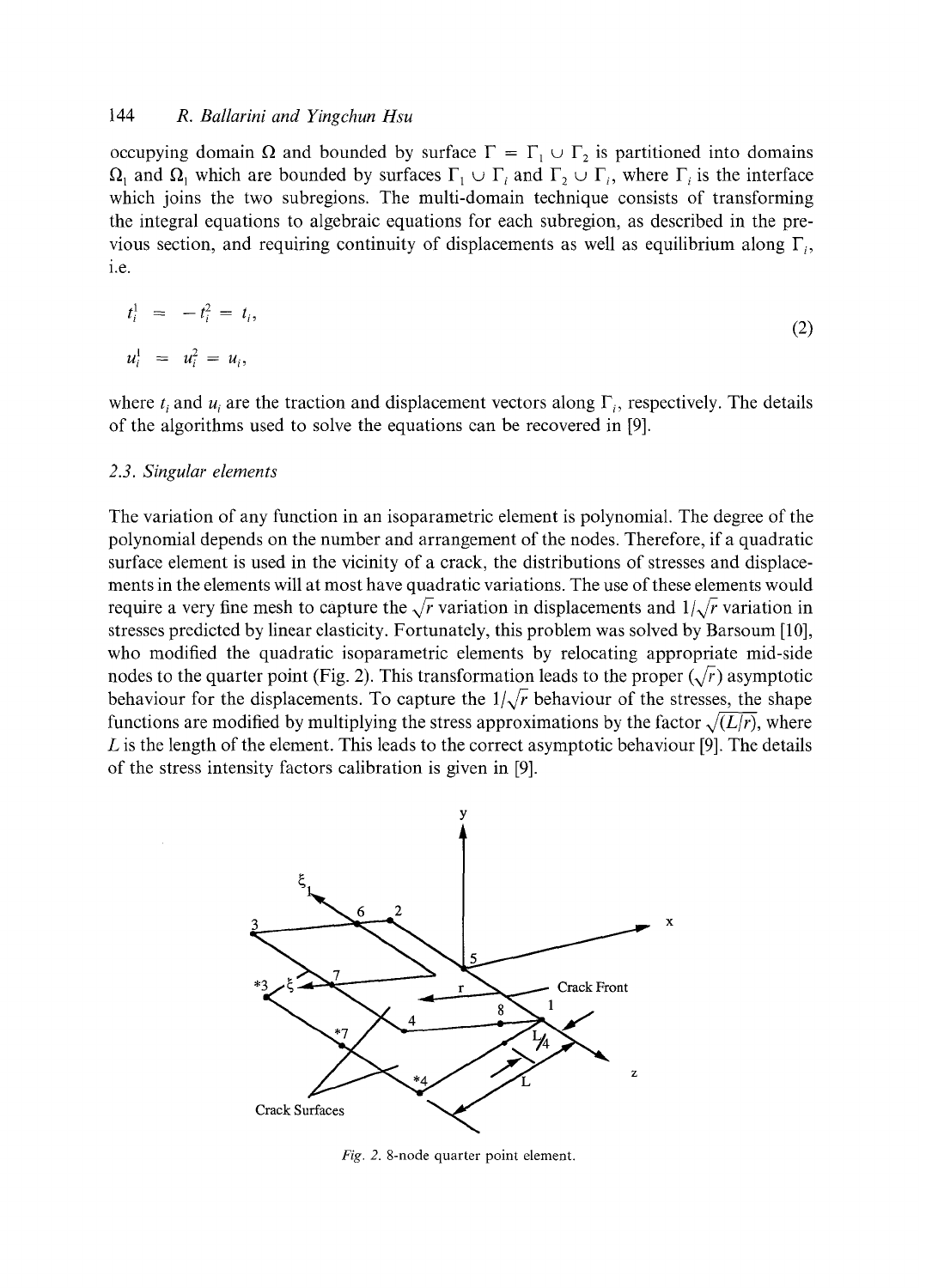# **3. Verification problems**

Two problems were studied to assess the accuracy and efficiency of the method. The calculations were performed using single precision on a CRAY X-MP. The material properties are as follows:  $E = 30000$  ksi and  $v = 0.3$ .

### *3.1. Inclined circular crack under uniform tension*

This problem was solved to assess the ability of the method to calculate stress intensity factors for mixed-mode fracture problems. The exact solution to the problem shown in Fig. 3 is [11]

$$
K_1^A = \left[\frac{2}{\pi}\,\sigma\,\sqrt{\pi a}\,\sin^2\phi\right],\tag{3}
$$

$$
K_{\rm II}^A = \left[ \frac{4}{\pi(2 - v)} \, \sigma \sqrt{\pi a} \sin \phi \, \cos \phi \right] \cos \omega, \tag{4}
$$

$$
K_{\text{III}}^A = \left[ \frac{4(1 - v)}{\pi(2 - v)} \sigma \sqrt{\pi a} \sin \phi \cos \phi \right] \sin \omega, \tag{5}
$$



*Fig. 3.* Inclined buried circular crack.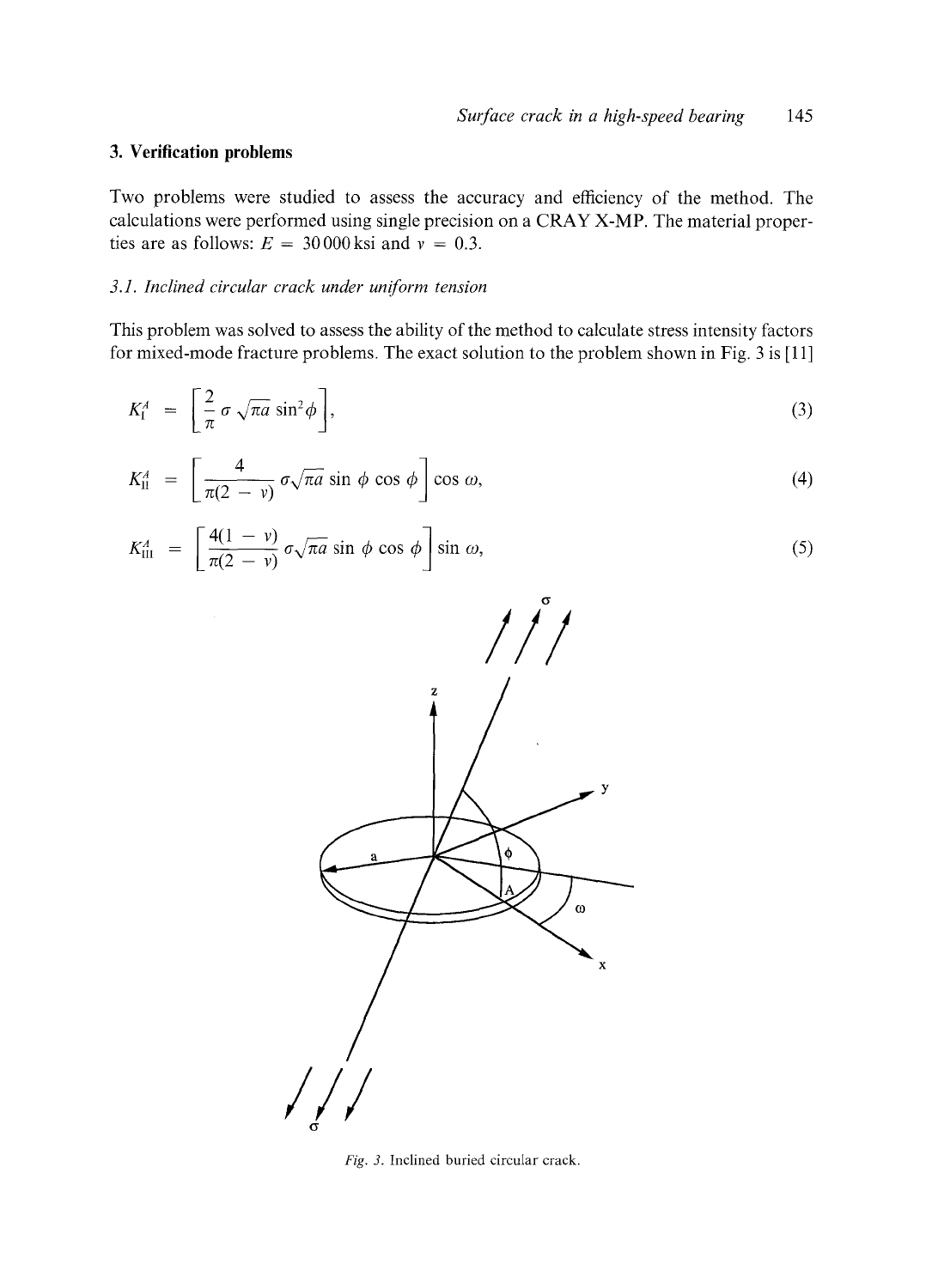

*Fig. 4.* Double region mesh for inclined buried circular crack.



*Fig. 5.* Comparison of  $K_1$  with exact solution for inclined buried circular crack.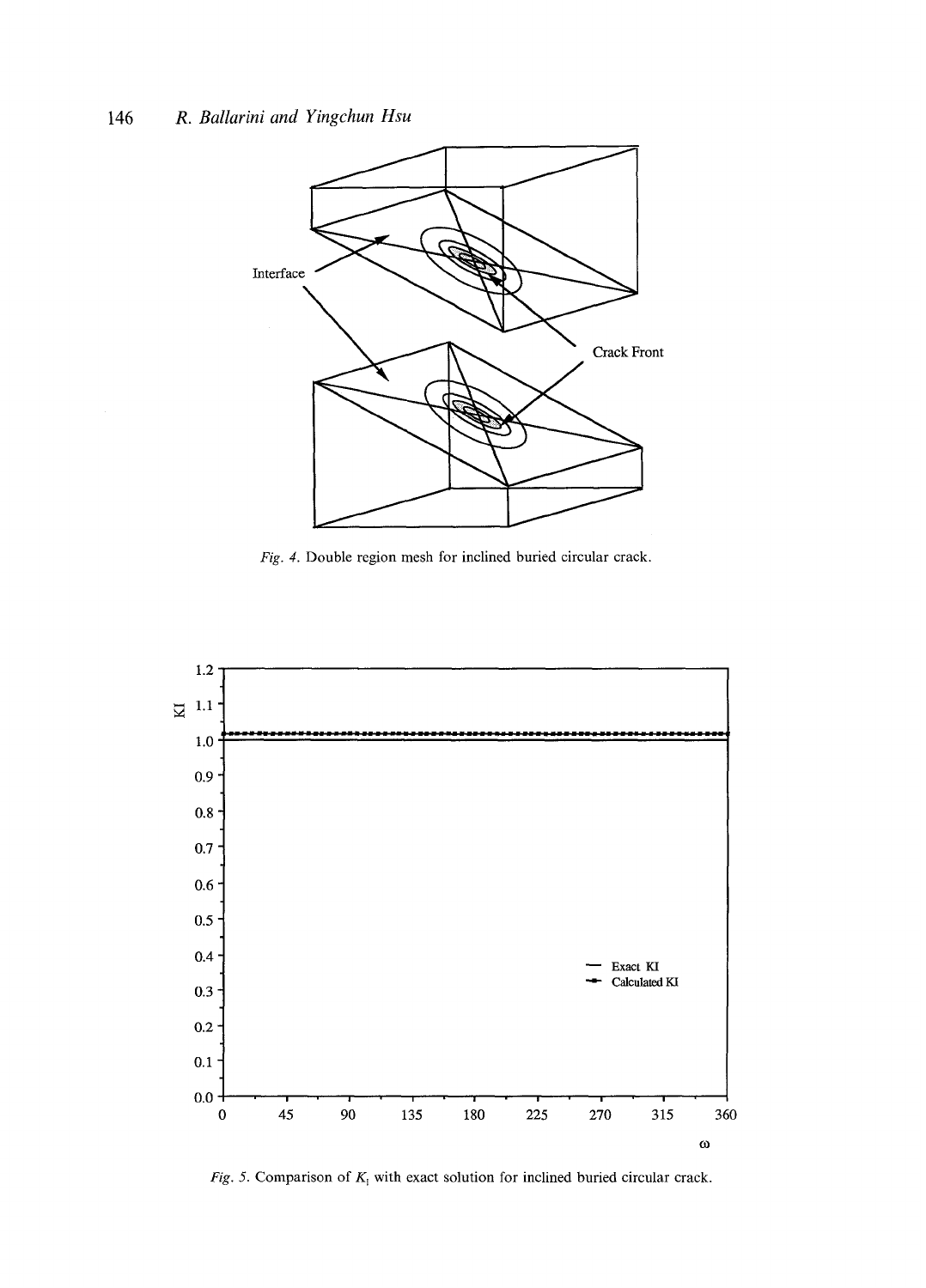

*Fig. 7.* Comparison of  $K_{\text{III}}$  with exact solution for inclined buried circular crack.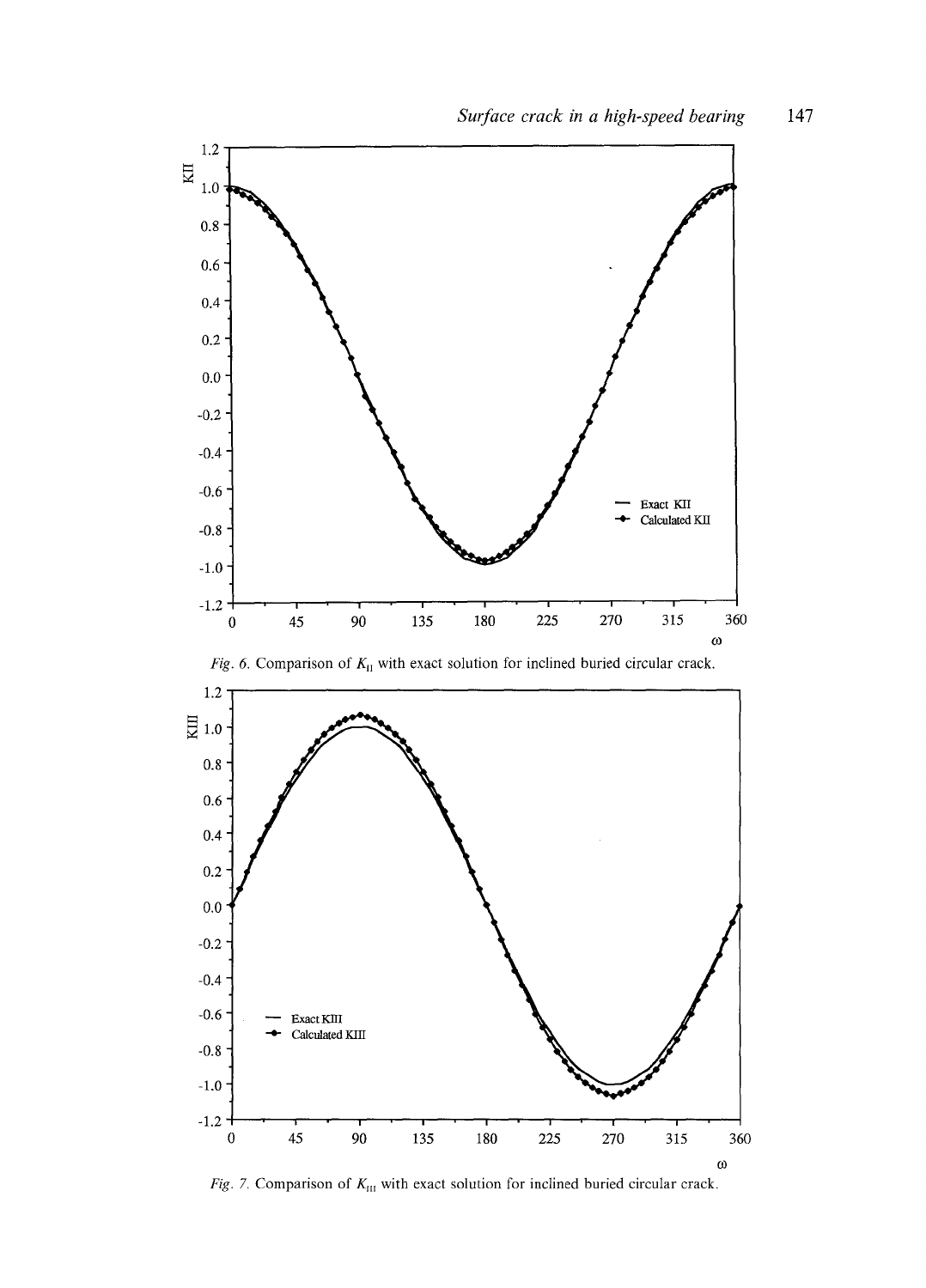

*Fig. 8.* Semicircular surface crack under tension.



Total number of nodes: 404 (202 for each subregion) Total number of elements: 144 (72 for each subregion)

*Fig. 9.* Double region mesh of semicircular surface crack under tension.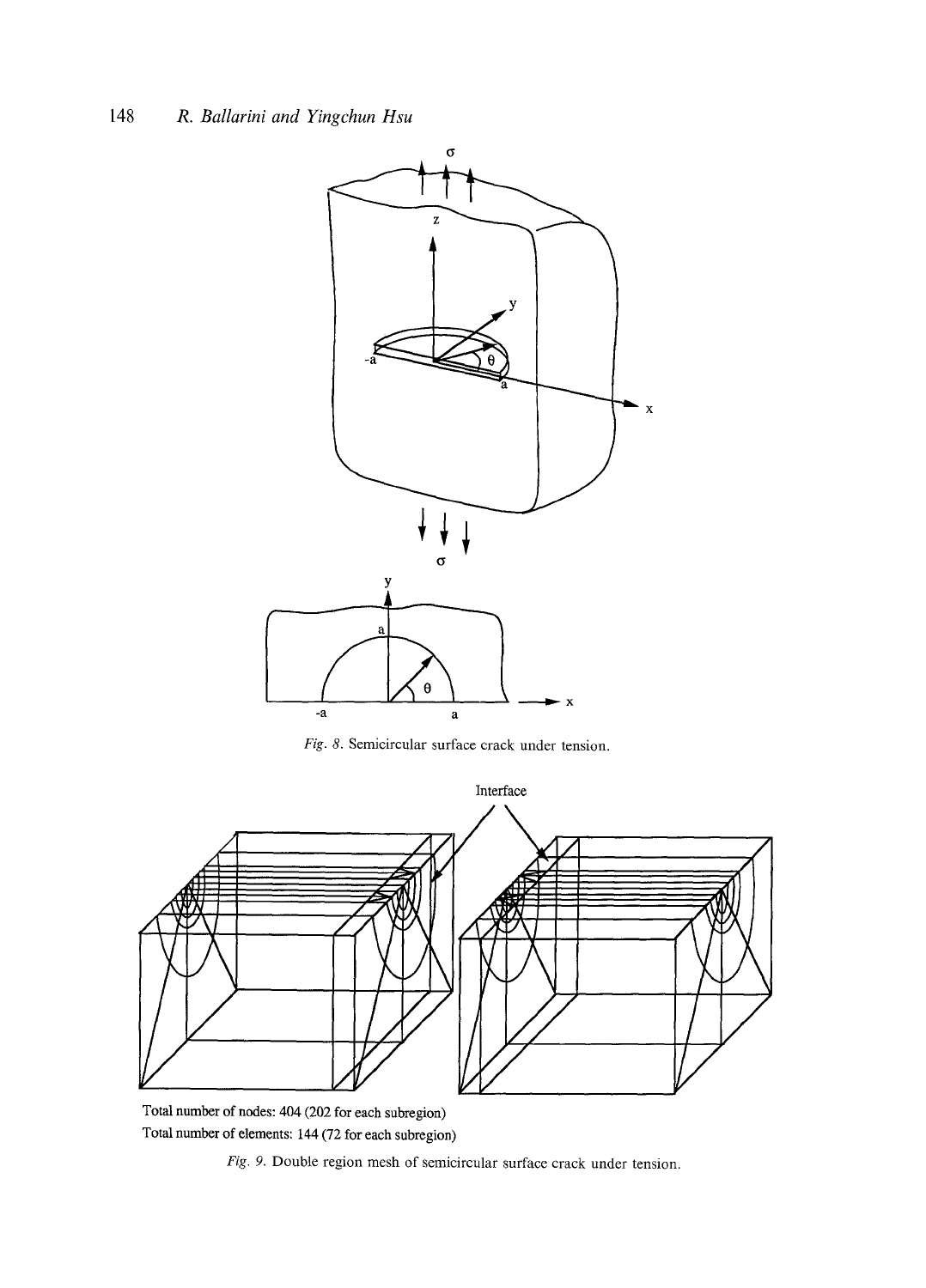

*Fig. 10.* Comparison of  $K<sub>1</sub>$  with published solutions for semicircular surface crack,



*Fig. 11.* Geometry of bearing.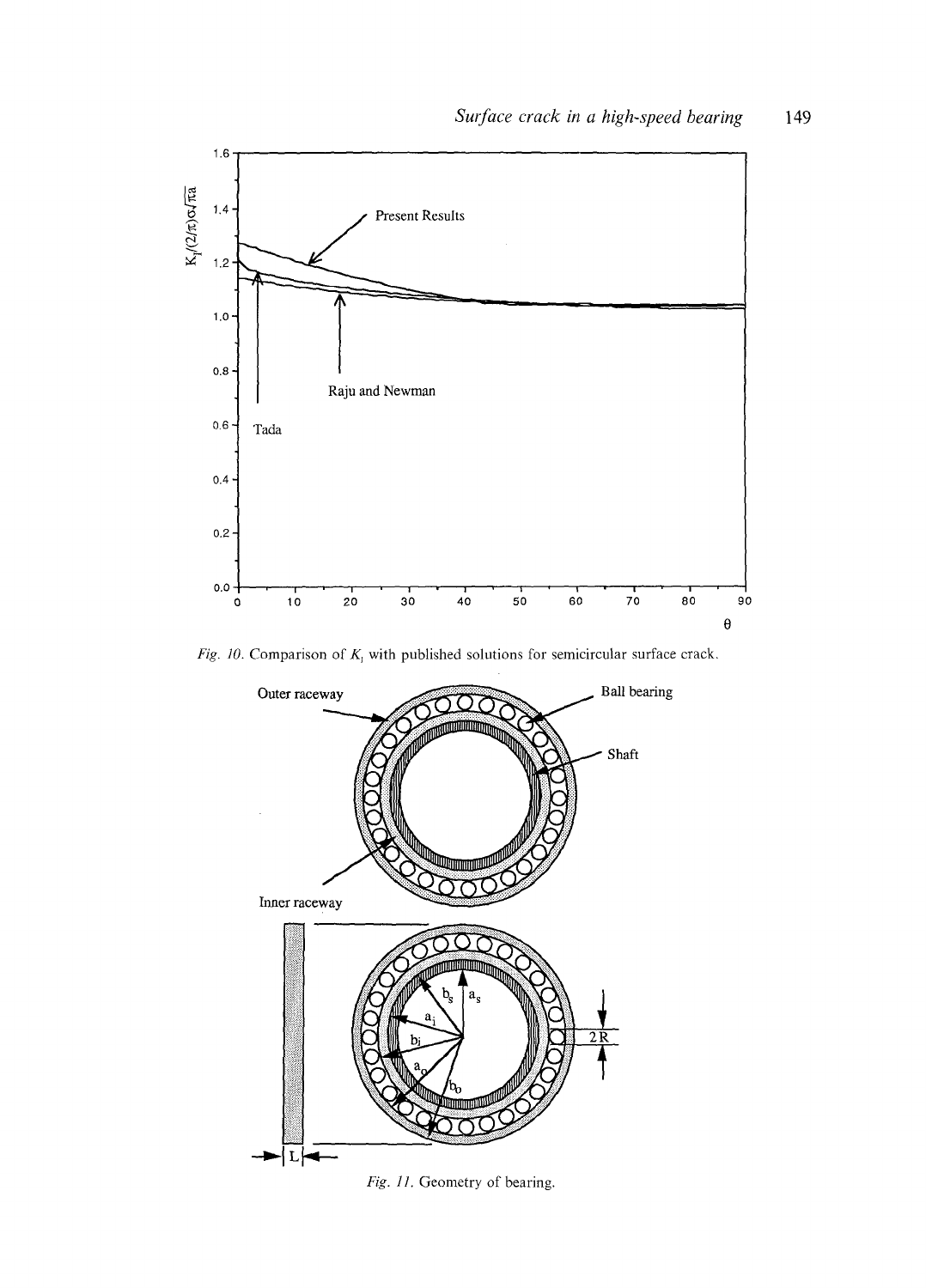

*Fig. 12.* Model of bearing.

where, as shown in Fig. 3,  $\phi$  is the angle between the direction of the applied stress and the normal to the crack plane and  $\omega$  is the angle which locates the point A. Because there is no symmetry in this problem, it is necessary to use a double region mesh. The results for the mesh shown in Fig. 4 (the crack is inclined at 30 deg) are presented in Figs. 5-7. The stress intensity factors have been normalized with respect to the quantities in the square brackets in (3) to (5). The errors in  $K_1^A$ ,  $K_{II}^A$  and  $K_{III}^A$  are approximately 1.2%, 2.3% and 5.7% respectively. The total CPU time needed to solve the problem is 131 seconds.



Roller Position (x/a) *Fig. 13.* Variation of  $K_1$  at  $\theta = 90^\circ$  with roller position and crack length for  $\phi = 0^\circ$ .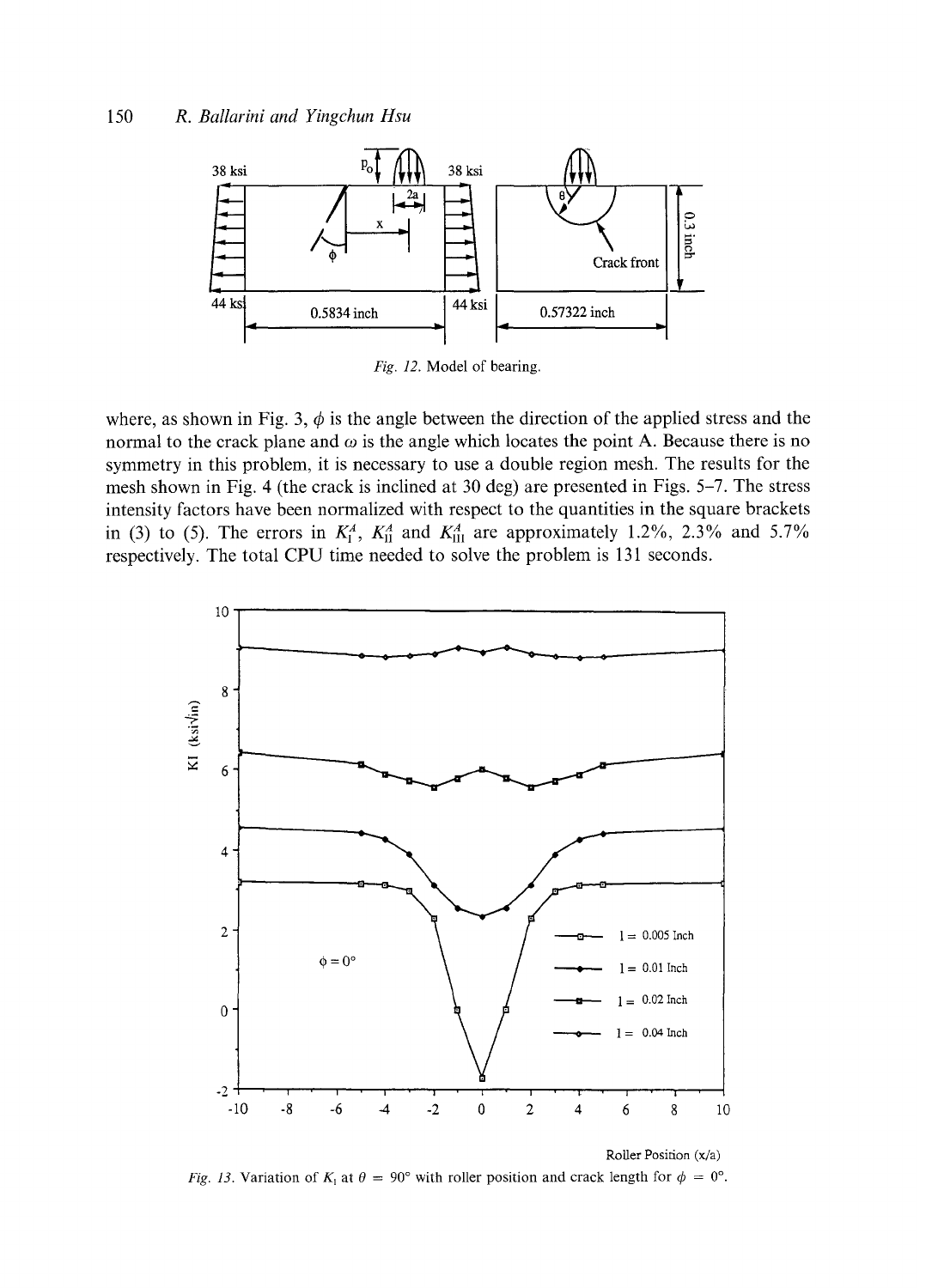

*Fig. 14.* Variation of  $K_{\text{H}}$  at  $\theta = 90^{\circ}$  with roller position and crack length for  $\phi = 0^{\circ}$ .

*Table 1.* Dimensions and material properties of typical ball bearing for aircraft engines.

|  | Shaft                          | Inner radius $a_{\rm s} = 2.0$ in.                 |  |
|--|--------------------------------|----------------------------------------------------|--|
|  |                                | Outer radius $bs = 2.30233$ in.                    |  |
|  | Inner raceway                  | Inner radius $a_i = 2.3$ in.                       |  |
|  |                                | Outer radius $b_i = 2.6$ in.                       |  |
|  | Outer raceway                  | Inner radius $a_0 = 3.1$ in.                       |  |
|  |                                | Outer radius $b_0 = 3.35$ in.                      |  |
|  | Bearing length L               | $0.57322$ in.                                      |  |
|  | Ball bearing                   | Radius $R = 0.25$ in.                              |  |
|  | No. of ball bearings           | 28                                                 |  |
|  | Shaft speed                    | 25 500 rpm                                         |  |
|  |                                | $E = 3.0 \times 10^{7}$ psi                        |  |
|  | M <sub>50</sub> steel material | $\rho = 0.288 \, \text{lb/in}^3$ .                 |  |
|  | properties                     | $v = 0.3$                                          |  |
|  |                                | $K_{\text{IC}} = 18 \text{ksi} \sqrt{\text{in}}$ . |  |
|  |                                |                                                    |  |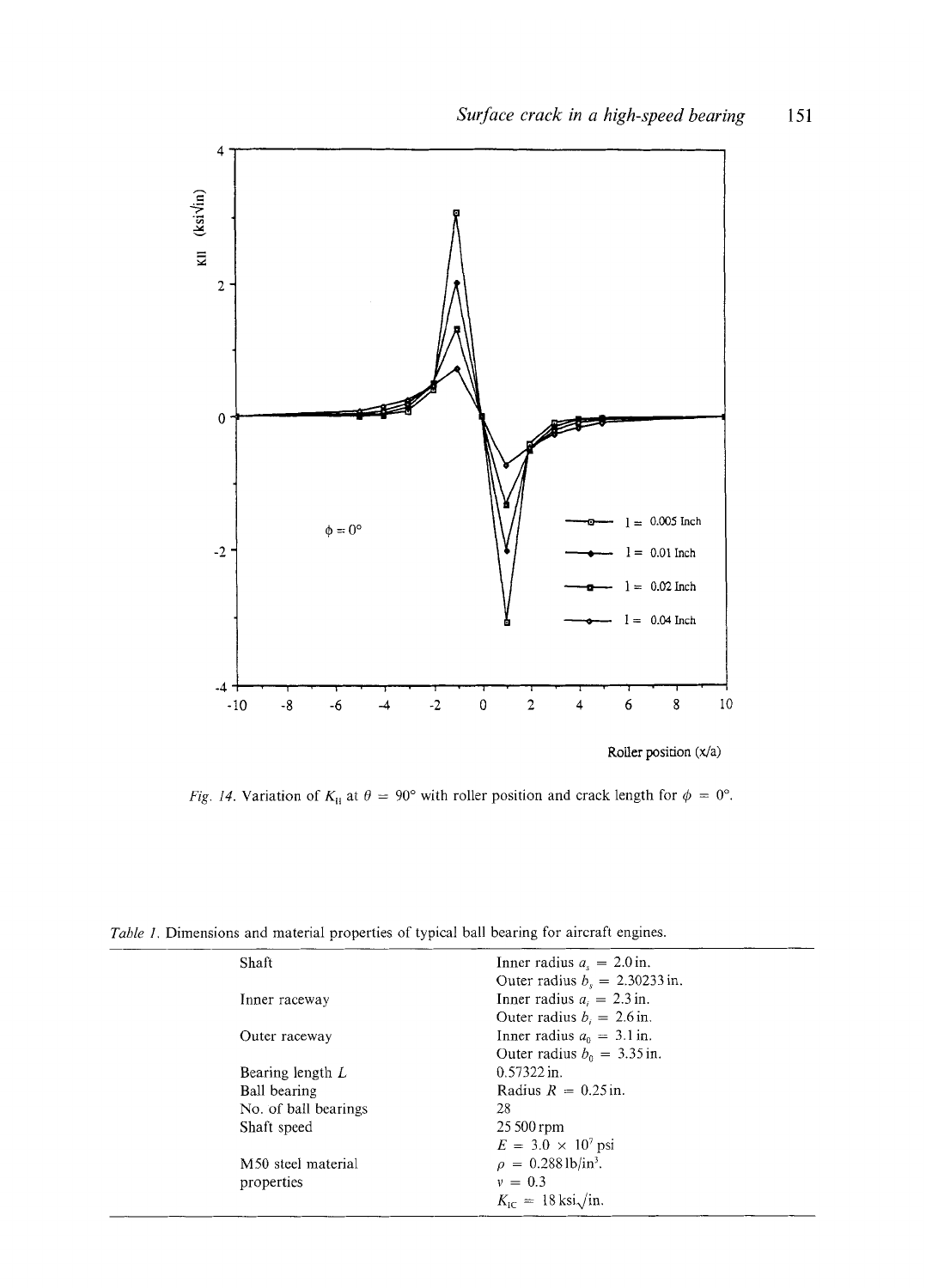

*Fig. 15.* Variation of  $K_{III}$  at  $\theta = 45^{\circ}$  with roller position and crack length for  $\phi = 0^{\circ}$ .

### *3.2. Semi-circular surface crack under uniform tension*

This example was solved to check the accuracy of the method for surface crack problems. An exact solution to the problem shown in Fig. 8 does not exist. However, numerical results are available. Tada [11] presents  $K_1$  for a semi-circular surface crack in a semi-infinite body subjected to uniform tension as

$$
K_1(\theta) = \frac{2}{\pi} \sigma \sqrt{\pi a} F(\theta), \tag{6}
$$

where

$$
F(\theta) = 1.211 - 0.186\sqrt{\sin \theta} \text{ (for } 10^{\circ} < \theta < 170^{\circ}) \tag{7}
$$

and  $\theta$  is measured from the surface as shown in Fig. 8.

Newman and Raju [12] predict

$$
K_1(\theta) = \sigma \sqrt{\pi a} F(\theta) / \sqrt{2.464}, \qquad (8)
$$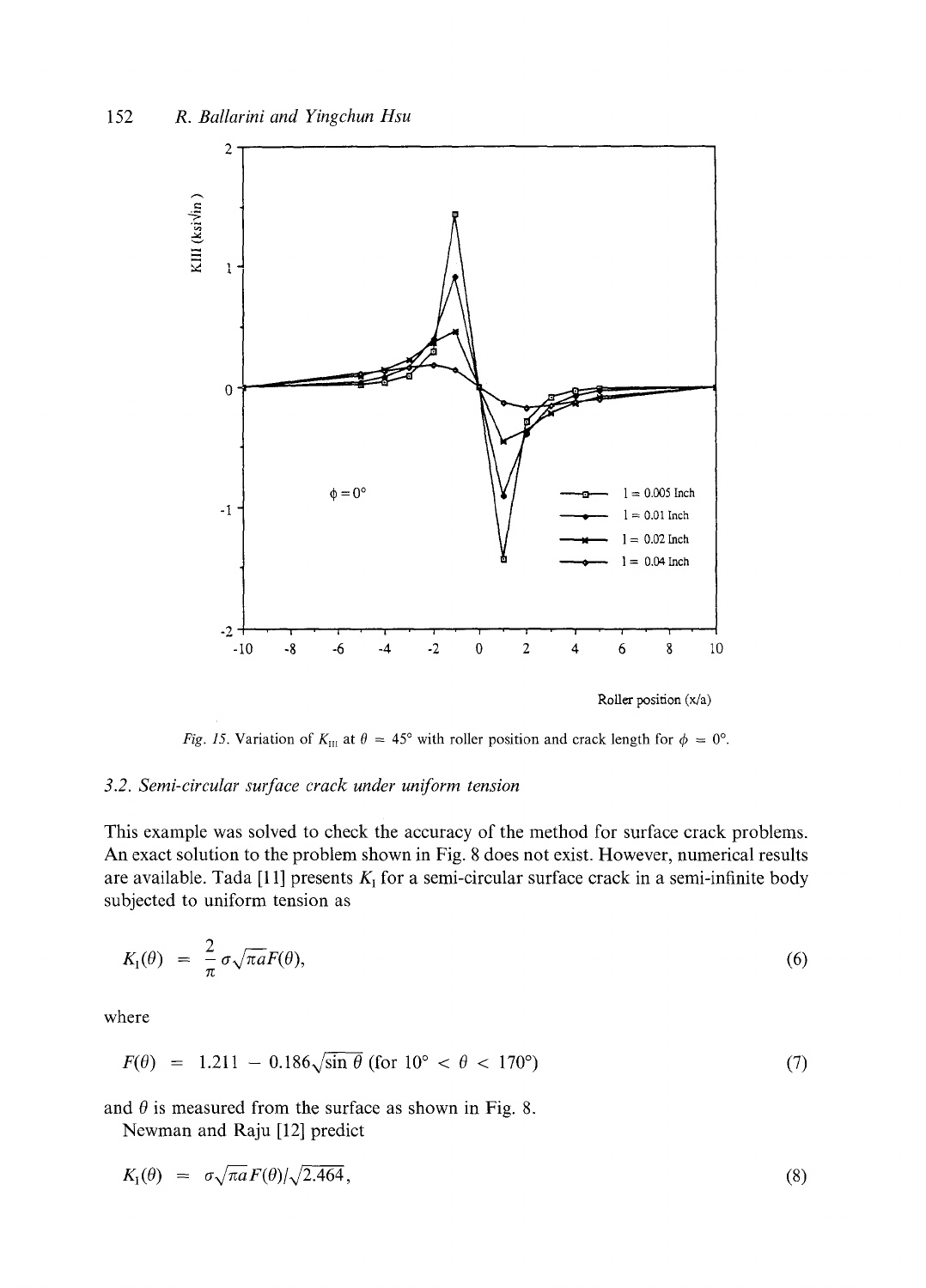

Roller Position  $(x/a)$ 

*Fig. 16.* Variation of  $K_t$  at  $\theta = 90^\circ$  with roller position and crack length for  $\phi = 30^\circ$ .

where

$$
F(\theta) = 1.04 \left[ 1 + 0.1(1 - \sin \theta)^2 \right]. \tag{9}
$$

The double region model shown in Fig. 9 was used to solve the problem. A comparison of our results with those of Tada [11] and Raju [12] is shown in Fig. 10. The maximum difference is approximately 5.7 percent at the point where the crack meets the free surface. This is a result of  $K<sub>I</sub>$  being calculated assuming plane strain conditions and an inverse square root stress singularity. These assumptions may not be valid at this point.

The excellent results obtained in this verification exercise provide confidence in studying the roller bearing problem.

### **4. Stress intensity factor analysis**

This section presents the results of a quasi-static stress intensity factor analysis of the inner raceway of the bearing shown in Fig. 11. The dimensions and properties of the components are listed in Table 1. The bearing consists of 28 ball rollers. To simulate the passage of each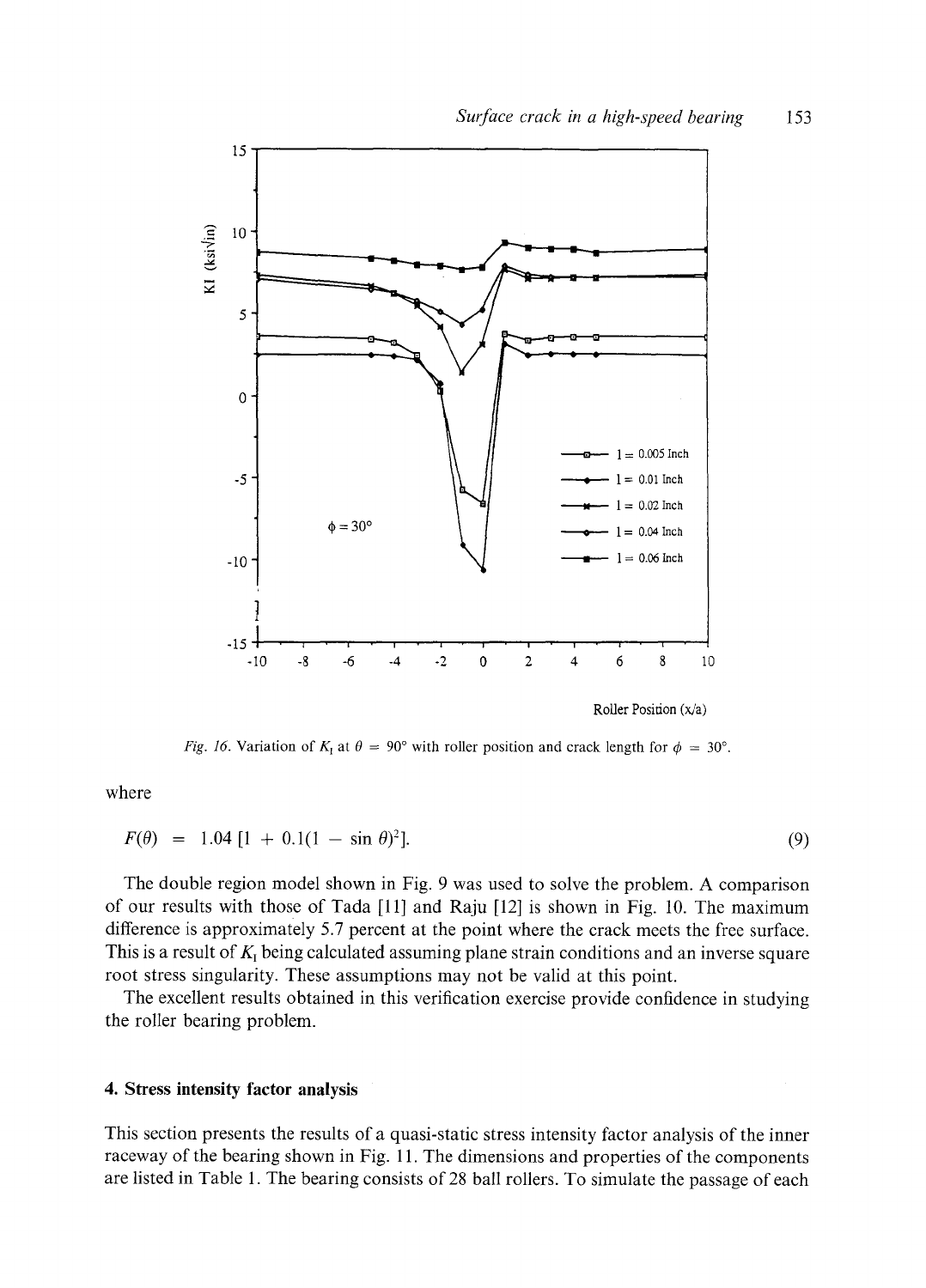

*Fig. 17.* Variation of  $K_{\text{II}}$  at  $\theta = 90^{\circ}$  with roller position and crack length for  $\phi = 30^{\circ}$ .

ball 1/28th of the inner raceway is modelled. Since the radius of the inner raceway is large compared to the other dimensions, the curvature is neglected and the structure is modelled as a surface cracked plate with flat surfaces, as shown in Fig. 12. The surface crack is assumed to be semi-circular with radius 1, and may be inclined at an angle  $\phi$  from the vertical. The hoop stresses shown in Fig. 12 arise from rotation and shrink fit. The details of the calculations are given in [9]. It was shown in [13] that the interaction between a surface crack and an indentor will not, at least for two-dimensional problems, significantly alter the contact stress distribution. Thus, the ball bearings are replaced with a circular distribution given by

$$
p = p_0 \left( 1 - \frac{x^2}{a^2} - \frac{y^2}{a^2} \right)^{1/2}, \tag{10}
$$

where *a* is the radius of the circular contact area and  $p_0$  is the maximum intensity, which is given in terms of the total load  $P$  by

$$
p_0 = \frac{3}{2} \frac{P}{\pi a^2}.
$$
 (11)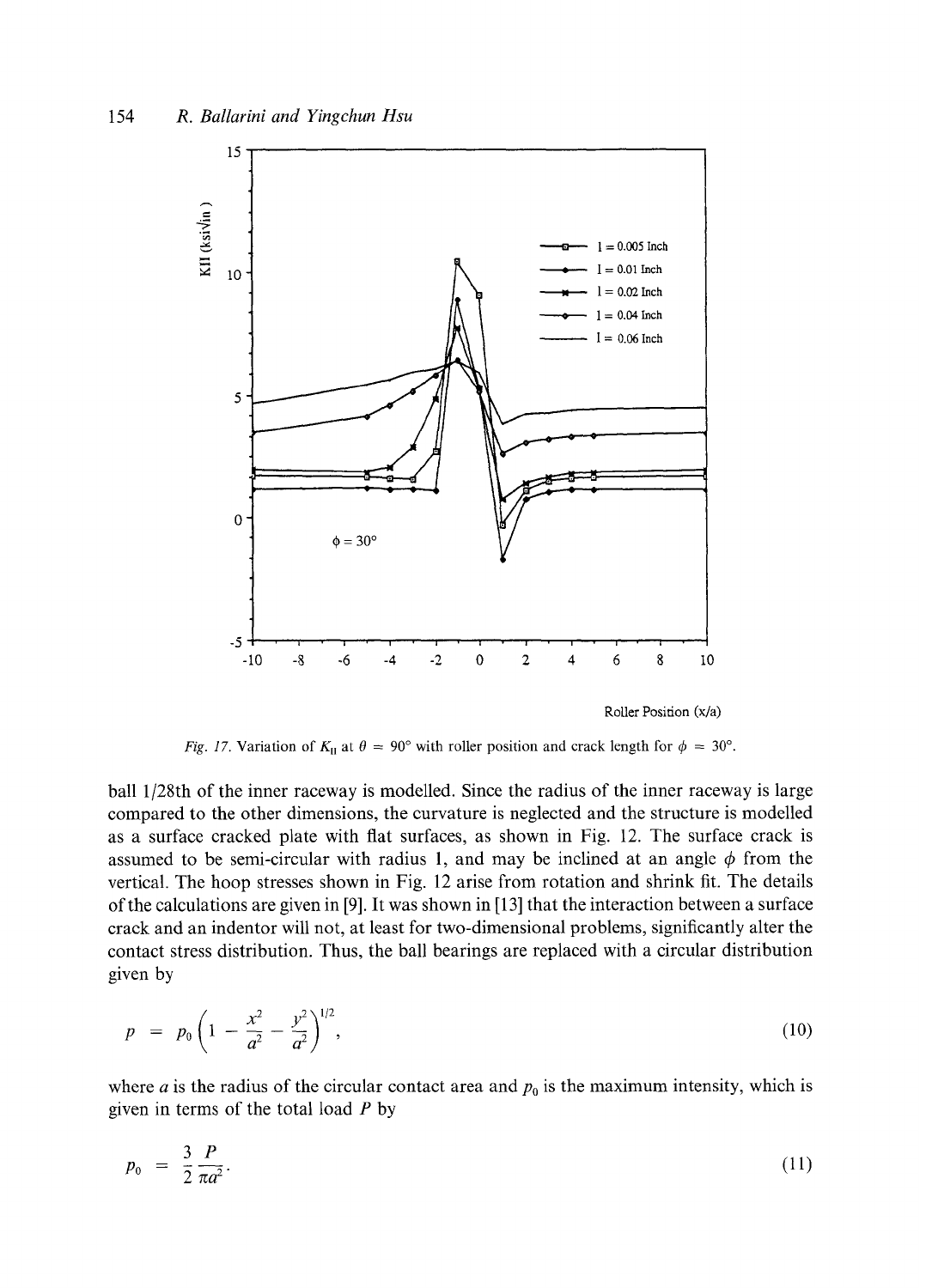

Roller position (x/a)

*Fig. 18.* Variation of K<sub>i</sub> at  $\theta = 90^{\circ}$  with polar position and inclination angle for  $l = 0.02$  in..

The radius can be calculated from

$$
a = \left(\frac{3PR(1 - v)^2}{2E}\right)^{1/3}.
$$
 (12)

As discussed in [6], the experimental data indicates that for the bearing considered in the present analysis  $p_0 = 285$  ksi. ( $a = 0.02574$  in.). Subsequent calculations are based on this value. It should be noted that the depth of the plate is assumed to be large enough so that the distribution of contact stresses remains Hertzian.

The distance x between the centre of the Hertzian distribution and the crack mouth is changed incrementally to simulate the passage of each roller.

The stress intensity factors for this problem vary with position along the crack front  $(\theta)$ . A typical variation of the mode I stress intensity factor at  $\theta = 90$  deg with roller position and crack length for a vertical crack ( $\phi = 0$  deg) is shown in Fig. 13. When the roller is at distances greater than three times the contact length from the crack mouth, the stress intensity factor is a constant which results from the axial stress. As the roller gets closer, the compressive stresses arising from the Hertzian load decrease the stress intensity factor. When the load is on the crack mouth the stress intensity factors for all but the longest crack become negative, indicating crack closure.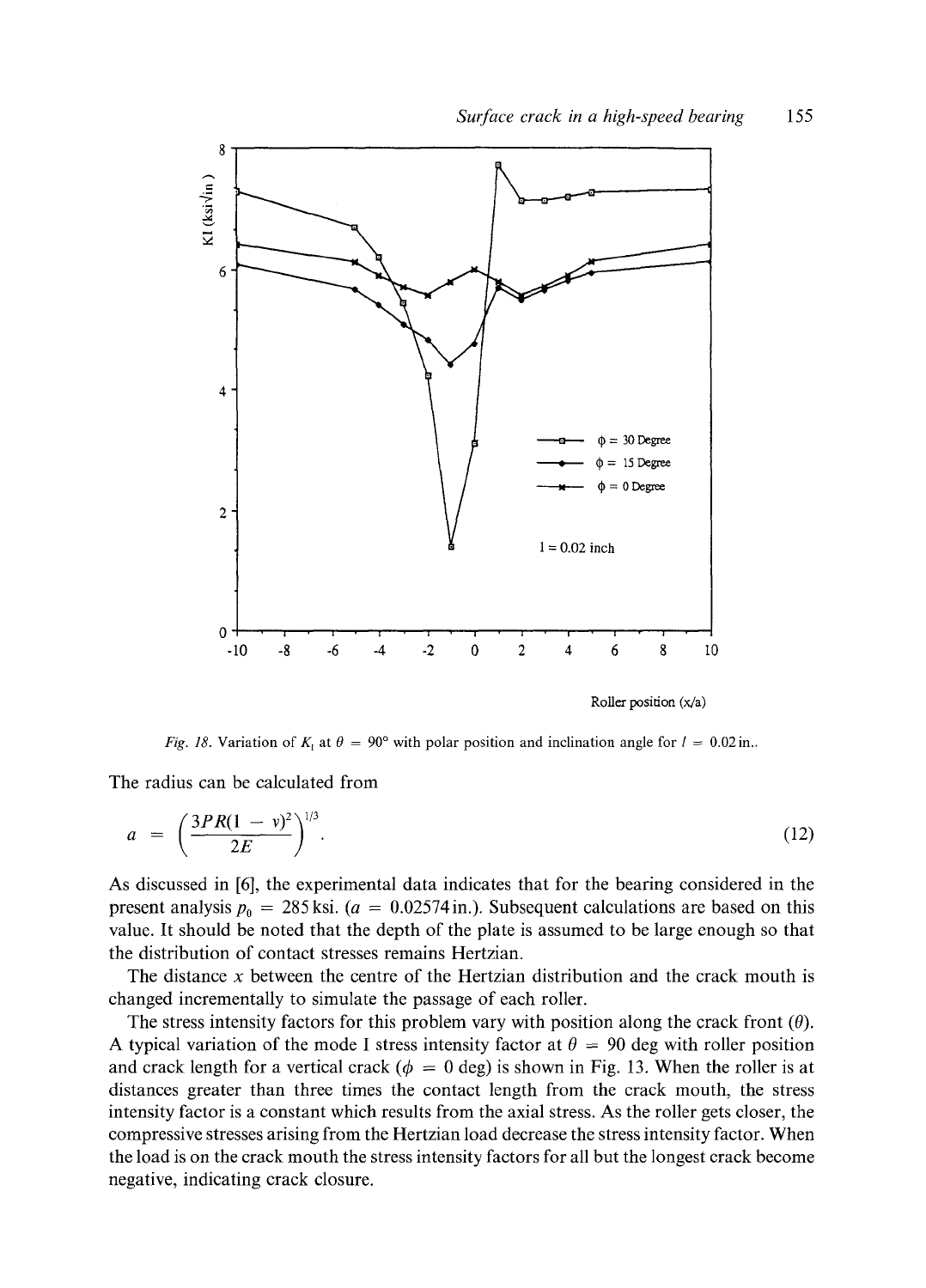

*Fig. 19.* Variation of  $K_{\text{H}}$  at  $\theta = 90^{\circ}$  with roller position and inclination angle for  $l = 0.02$  in..

The variation of the mode II stress intensity factor for the same loading conditions is shown in Fig. 14. The value of  $K_{II}$  is zero when the roller is far from the crack mouth. As the roller approaches the crack,  $K_{\text{II}}$  starts to increase and reaches a maximum value when the load is on the crack mouth. As the roller crosses to the other side of the crack,  $K_{II}$ abruptly changes sign and decreases to a minimum value equal in magnitude to the previous maximum. For small crack this change is very abrupt, but for large cracks the change is more gradual. As pointed out in [6], these abrupt variations in  $K_I$  and  $K_{II}$  may significantly affect the propagation of short cracks.

Although the results are not presented here, it was observed that the magnitudes and variations of  $K_{\text{I}}$  and  $K_{\text{II}}$  for  $\theta = 45 \text{ deg }$  did not differ significantly from  $\theta = 90 \text{ deg.}$ However, as shown in Fig. 15, at  $\theta = 45 \text{ deg a mode III stress intensity arises}$ . The magnitude of  $K_{III}$  is less than  $K_{II}$ , but the variations with the location of the Hertzian load are similar.

A comparison of the results for  $\phi = 0$  deg obtained in the present analysis with those presented in Mendelson and Ghosn [6] revealed that while the variations of  $K<sub>1</sub>$  and  $K<sub>II</sub>$  with roller position are similar, the magnitudes of the stress intensity factors differ significantly. For  $l = 0.02$  in., the maximum value of  $K_1$  from Fig. 13 is approximately 6.4 ksi $\sqrt{\text{in}}$ , while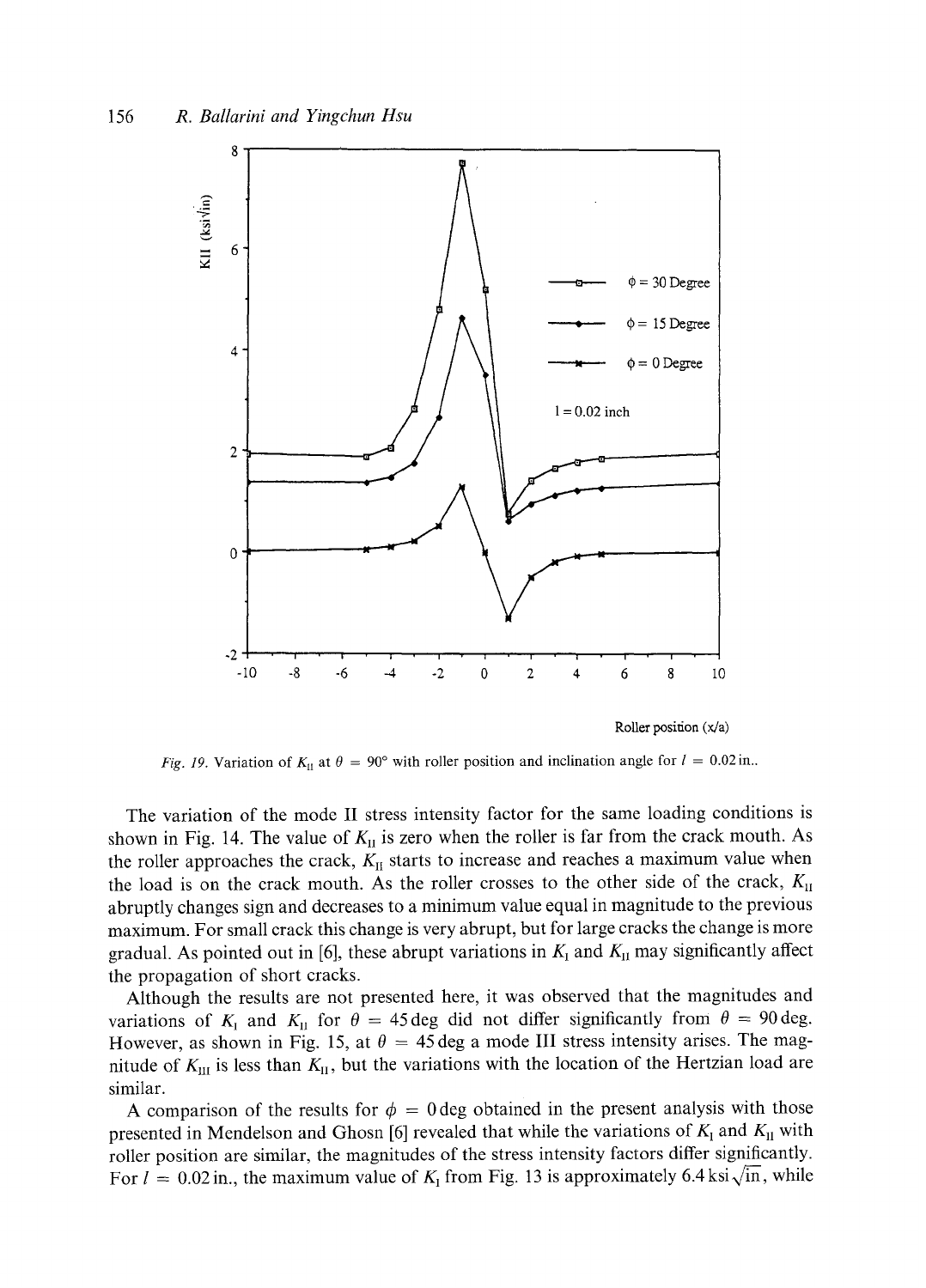in [6] it is approximately  $9 \text{ksi}\sqrt{\text{in}}$ . The difference in  $K_{\text{II}}$  is even greater. From Fig. 14 the maximum value of  $K_{\text{H}}$  is approximately 1.5 ksi $\sqrt{\text{in}}$  for  $l = 0.02$ , while in [6] it is approximately 10 ksi $\sqrt{m}$ . These differences are due to the fact that the total load needed to produce the'experimentally measured 285 ksi maximum Hertzian stress using a circular contact area is much lower than that needed using a cylindrical contact (27.51bs instead 15001bs). This may have contributed to the overly conservative predictions of fatigue life in [6].

As pointed out in [6], the experimental results indicate that as the roller passes from left to right, the surface crack propagates at an angle  $\phi$  approximately equal to 30 deg. The simulations were therefore repeated for several values of  $\phi$ . Figures 16 and 17 present the stress intensity factors for cracks inclined at  $\phi = 30$  deg for several crack lengths. As the roller passes to the right of the crack mouth, it forces the crack surface to separate, thus increasing  $K_1$ . It is observed in these figures that the maximum values of both  $K_1$  and  $K_{II}$  are significantly higher than those for  $\phi = 0$  deg. Figures 18 and 19 show the variation of  $K_1$  and  $K_{\text{II}}$  with respect to  $\phi$  for a crack of length  $I = 0.02$  in. These results indicate that the crack will propagate at an angle of 30 deg from the vertical, as observed in the experiments.

#### **5. Conclusions**

A preliminary stress intensity factor analysis of a typical high speed bearing was conducted using the boundary element method. The results confirm the conclusions made in [6] that the crack driving force in these types of problems is the alternating mixed-mode loading that occurs with each passage of the roller. However, the results obtained in the present threedimensional analysis suggest much lower stress intensity factors that those predicted for the same problem using a two-dimensional analysis [6]. This results from the fact that the total Hertzian load needed to produce the experimentally observed maximum contact stress using the three-dimensional model is (27.5 lbs.) significantly lower than that required using twodimensional analysis (1500 lbs.). Although the stress intensity factor data obtained from the analysis has not been reduced to a form suitable for life prediction, these preliminary results can provide a better understanding of the complex interactions between a surface crack, a moving Hertzian load, and an axial stress.

#### **Acknowledgements**

The authors are grateful for suport from NASA Lewis Research Center (Grant NAG3-396). Discussions with John Shannon and Erwin Zaretsky have been helpful.

#### **References**

- 1. S. Way, *Journal of Applied Mechanics* 44 (1935) A49-A58.
- 2. J.R. Fleming and N.P. Suh, *Wear* 44 (1977) 39-56.
- 3. J.R. Fleming and N.P. Suh, *Wear* 44 (1977) 57 64.
- 4. A.R. Rosenfield, *Wear* 61 (1980) 125-132.
- 5. J.C. Clark, *Journal of Aircraft* 12 (1975) 383-387.
- 6. A. Mendelson and L.J. Ghosn, *Analysis of Mixed-Mode Crack Propagation Using the Boundary Integral Method,* NASA Contractor Report 179518 (1986).